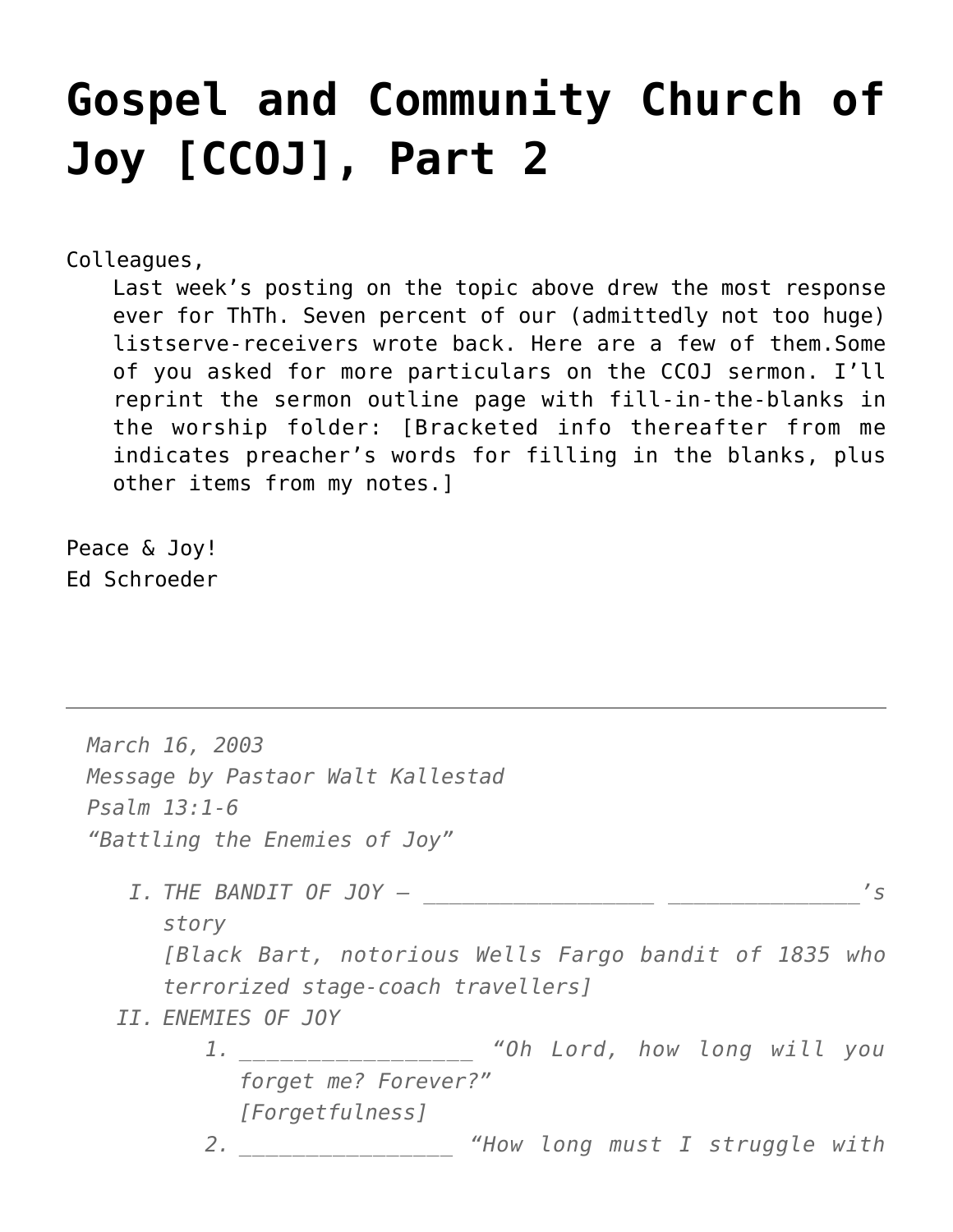*anguish in my soul, with sorrow in my heart everyday?" [Sorrow]*

*3. \_\_\_\_\_\_\_\_\_\_\_\_\_\_\_\_ "Turn and answer me, Oh Lord my God! Restore the light to my eyes or I will die!" [Darkness]*

- *III. THE BEAUTY OF JOY –\_\_\_\_\_\_\_\_\_\_ \_\_\_\_\_\_\_\_\_\_\_\_\_'s story [Young woman whose lying to her parents ended in a neardeath disaster. How did she survive? "Prayer. God. You guys here at CCOJ. God there for me. My trust in God."]*
	- *IV. FRIENDS OF JOY*
		- *1. \_\_\_\_\_\_\_\_\_\_\_\_\_\_\_\_"I trust in your unfailing love." [Trust in God]*
		- *2. \_\_\_\_\_\_\_\_\_\_\_\_\_\_\_\_"I will rejoice because you have rescued me." [Rejoice. Story of Robert Reed who led 70 people to Christ.]*
		- *3. \_\_\_\_\_\_\_\_\_\_\_\_\_\_\_\_ "I will sing to the Lord because He has been good to me." [Singing. Illustrated with Beverly Sills' story: "Because God is my Savior, I have decided to live with joy."]*

*[Conclusion: Jesus Christ was mentioned (but no cross and resurrection) as we were exhorted to move from timid joy-less hearts to "the heart of a champion," since "the heart of a champion allows Jesus Christ to come into your heart."]*

## *READER RESPONSE TO ThTh 255*

*1. A Petroleum Cyber-Scientist in Colorado: CCOJ IS SELF-REPLICATING, IN OUR CONGREGATION TOO.Your latest Thursday Theology did prompt an immediate response, primarily because we are currently struggling*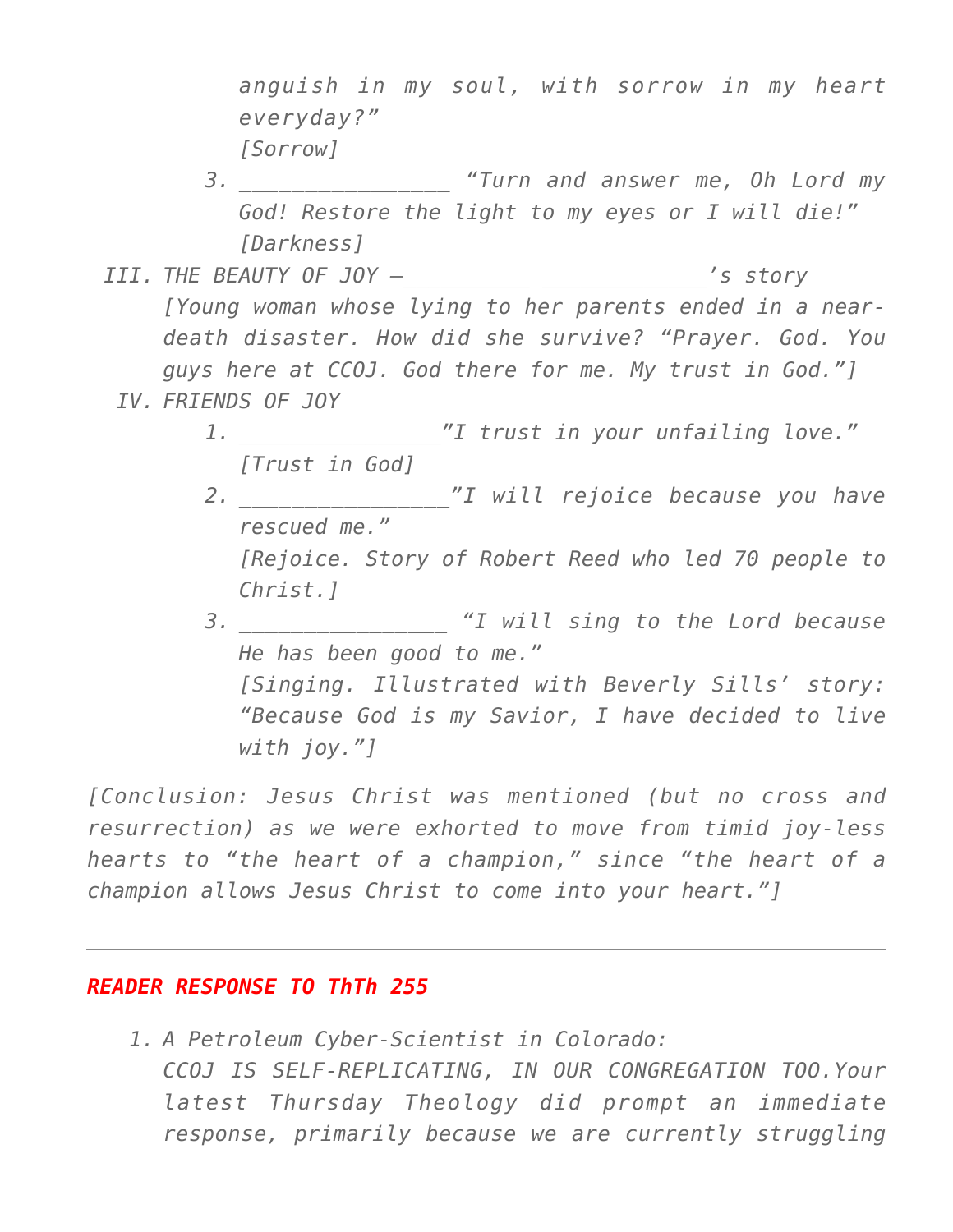*with Community of Joy ideology in our own congregation. You were much too kind to Kallestad et al. The problem is not primarily the message proclaimed on March 16 (or any other Sunday for that matter) at the Community of Joy.*

*The primary problem is that the Community of Joy is vigorously promoting what they do as the model for the church of the 21st century. They offer an extensive series of seminars and classes for pastors and lay leaders to promulgate this model and take it back to their own congregations. (Which may explain Pastor Kallestad's somewhat rote reply to you: you were not only critiquing his performance as a pastor, you implicitly posed a threat to what I'm sure is a pretty lucrative franchise, bringing in revenues in at least the six figures annually.)*

*I view these seminars somewhat akin to the temptation of Jesus at the beginning of his ministry. I presume Pr. Kallestad takes the visiting pastors to some high point on the Community of Joy "campus" and asserts that they could have this too, if only they take a few more of the programs Community of Joy offers. Unfortunately all too many of our pastors have neither the relationship to the Father nor the knowledge of scripture that Jesus employed against Satan.*

*Anyway, I offer these musings to you as a former seminary professor to reflect on the dominance of Community of Joy type programs for the continuing education of our pastors (I would refer to it more as their seduction), particularly when the Community of Joy cannot even get the Gospel right themselves.*

*On that cheery note, peace.*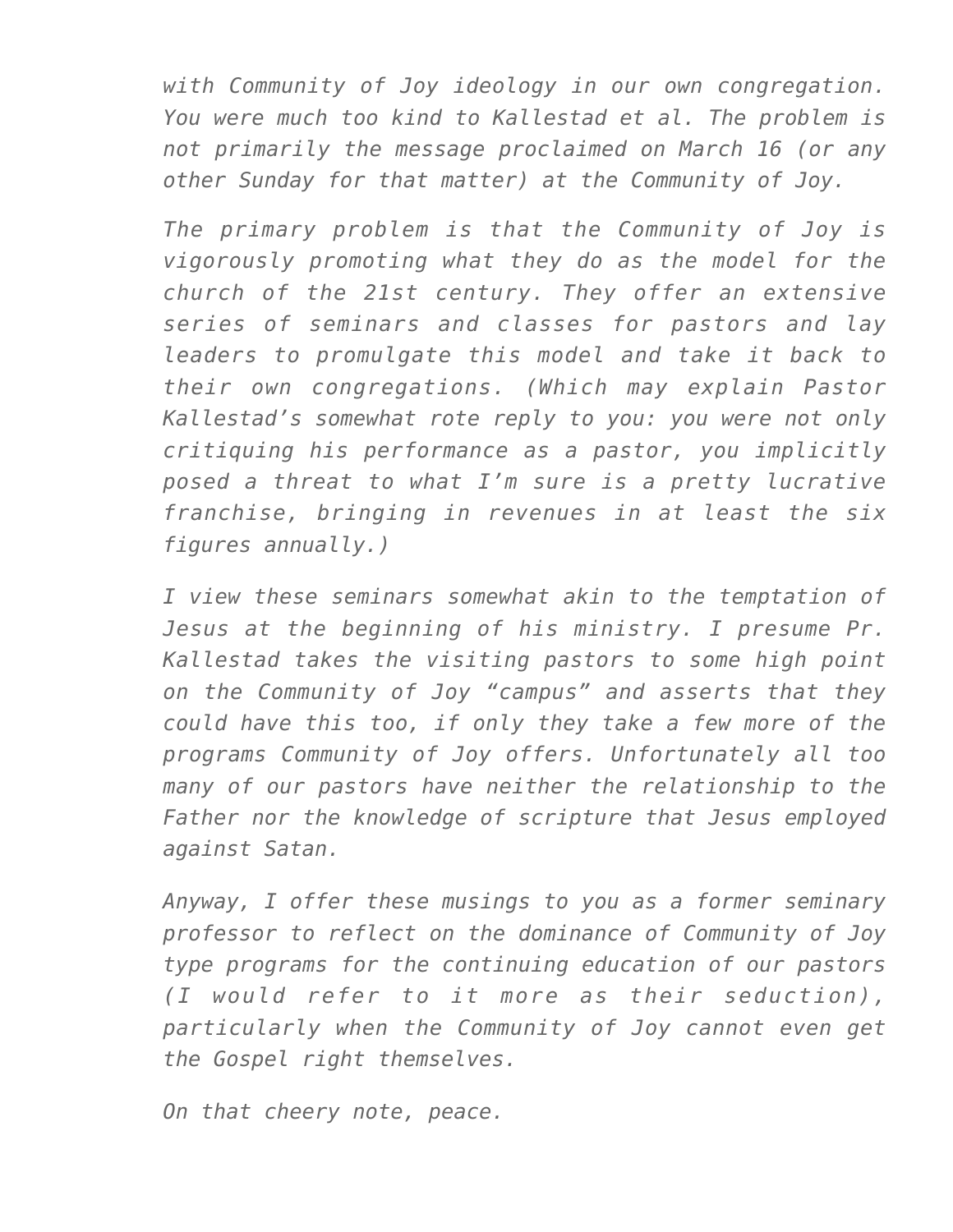### *2. Someone Unknown to Me:*

*KUDOSGreatly appreciated your commentary on the worship experience and the gospel. I needed that for my own thinking.*

*Applaud the Socrates-like response you took to the situation. Thanks for waking up my own reflective skills on what goes across my pulpit – what theology and gospel goes forth, what the people have to go forth on.*

#### *3. Another Person Unknown to Me*

*REPRIMANDI would like to make a couple of comments about your worship experience in Arizona, briefly…As to the accuracy of your observations about the sermon and worship service, you may be right on target (speaking the truth). But as you ripped these brothers to shreds, even as you claimed to have a pastoral concern on their behalf, I saw little or no evidence of love in your tone.*

*When a worship experience involves thousands of people, each at a different place in the journey of faith, the liklihood of being right on target personally is small–about like the odds of a fly ball to left field being hit directly into the fielder's glove without any movement necessary. In your case their style is so far removed from your hermeneutical frame of reference that without a great deal of hustle you would have difficulty fielding the ball on the first bounce.*

*Perhaps Christ might become visible to eyes that explain a brother's actions (and proclamation) in the kindest way. And, if a pagan who doesn't even know God can serve as his anointed, how much more might one ordained in his name become Christ to those around him–even if his verbage seems incongruent with our understanding of the*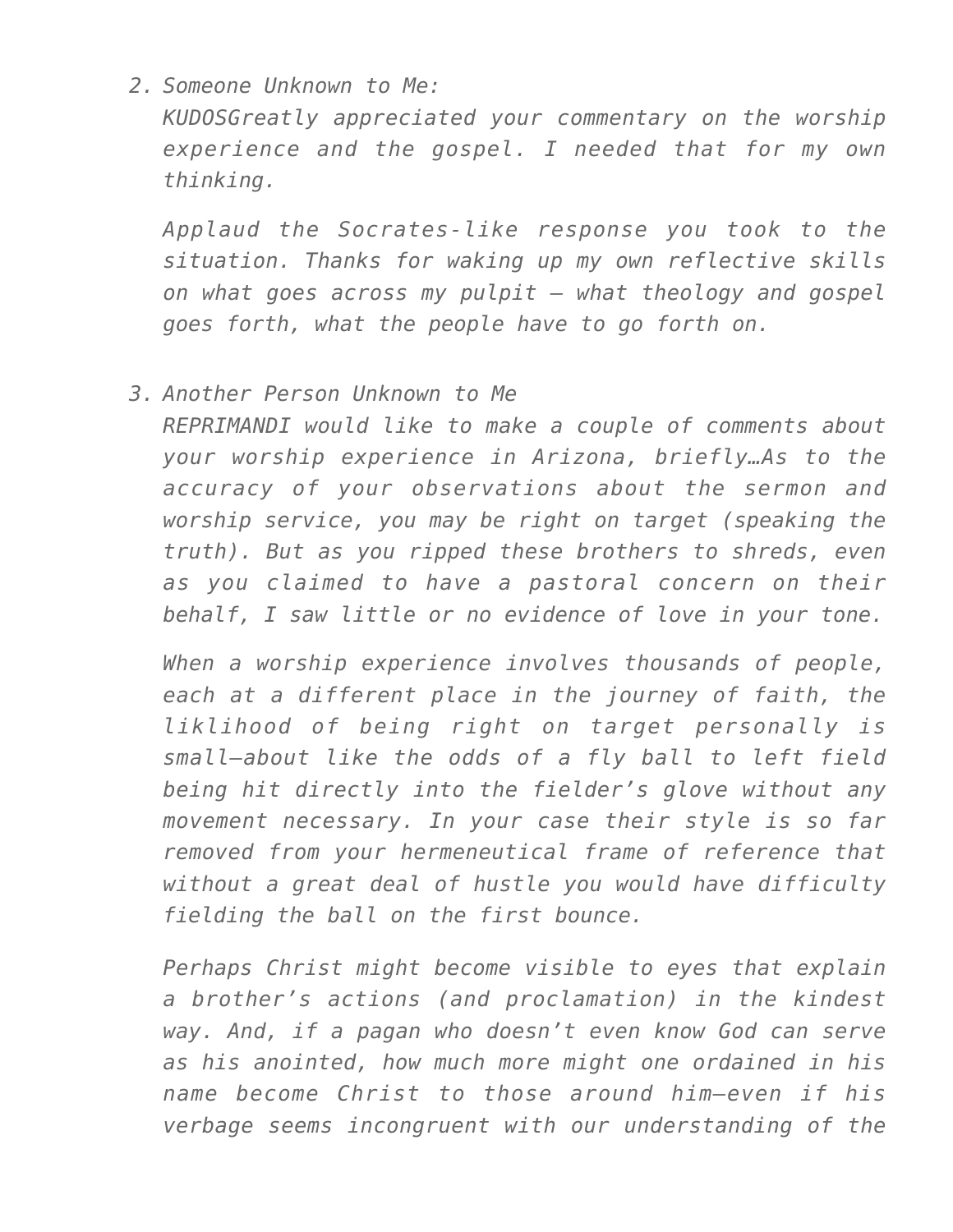*words of the Word made flesh. Peace.*

*4. An ELCA pastor in Oregon*

*A GROWING PROBLEMWow! I just read your exchange with Walt K. and I commend you in your effort to confront a growing problem in our church today: what is the gospel we preach? Clearly, and I have been to Community of Joy, the Gospel is being preached or a gospel is being preached in a manner that is no longer acceptable in the church today. A few years back the Community of Joy offered a seminar, and unfortunately I cannot remember the title, which, in essence proclaimed that the church must conform to the culture. Both [x] and I bristled at the title as well as the intended content. We are in the world, but not of the world. Yet Walt, especially in his lack of response to your 2nd letter, is not willing to engage in the type of conversation the so-called Church-Growth Movement desperately needs.*

*5. A Southern "Lady" and ThTh fan–most of the time SUCH A LICKIN' IN PUBLICI thought you might have just taken those boys to the woodshed and not given them such a lickin' in public. I read your postings religiously. (dreadful pun!!, but irresistible). You always keep that focus square on the Good News and don't let us get sidetracked. Generally I agree and especially enjoy hearing what Christians around the world are dealing with. The posts from Jerusalem were very disturbing. But disturbing in a good way. Thought-provoking way. I will wait with bated breath to see how the boys from Joy Church take their lickin'.*

*Now here is the Armchair Theologian take on all this: Some say that "if they aren't against us, they are for us," but I think these non-'crucified-risen-Christ'*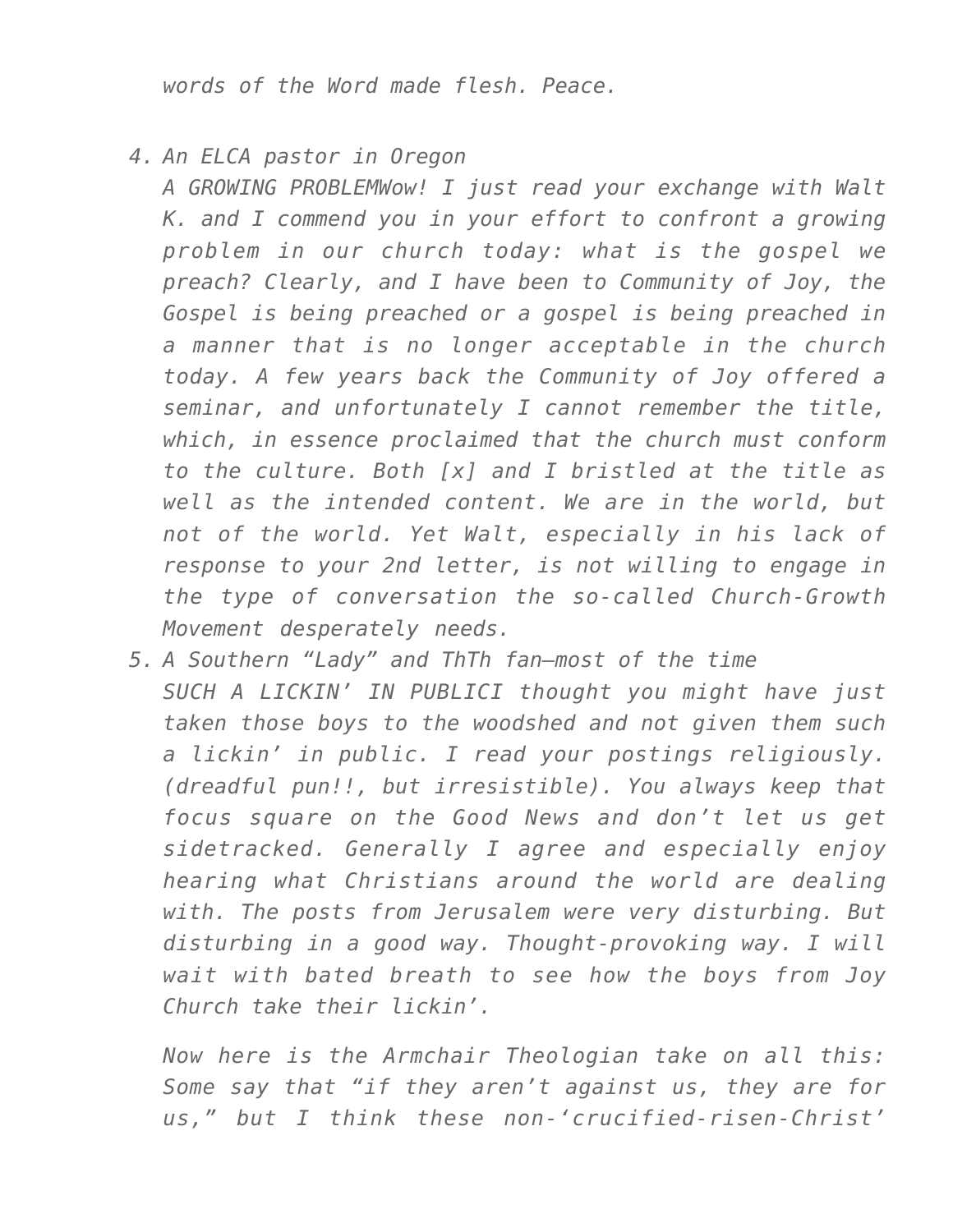*talkers who claim the name of Christ are far more destructive than the Feng Shui-ers, or Wiccans, or other high profile non-christian groups. As I read your exchanges I was pounding my Armchair and saying yeah, yeah- that's just what I would have written if I had been a Real Lutheran Theologian.*

*6. An ELCA Pastor in Georgia.*

*I'VE WANTED TO WRITE SUCH A RESPONSEI commend (and thank) you for your response/s to the CCOJ crowd. I have wanted to write such a response (based on reading of articles and books & CCOJ lit.) for years but didn't feel that it would come off right. Your response was right on and I am so grateful to you for doing it. I am sorry that Walt took it personally. No need to have done that. It could have been a good discussion. But you see, Ed, your giving them/him the benefit of the doubt was probably much too generous. I see a lot of what goes on at CCOJ as opportunism, manipulation and ego-building (primarily for those running the show).*

*7. Theology Prof at a Lutheran University THEOLOGICAL CURMUDGEONRY APPROVEDWhile you may have outdone yourself in theological curmudgeonry, the resolute way in which you have tried to keep Walt Kallestad's feet in the fire about the nature of the gospel is exactly on target. Every other debate or argument I've seen or heard about with WK has been about style and liturgy and music, and not about the substance of the "gospel" actually proclaimed and/or enacted [sacramentally] — if I can keep on taking Augsburg Confession VII literally). What your debate with WK accomplishes is to (try to) keep secondary matters secondary, and to focus on the gospel said and done in that assembly. And it is on that (sola?) that AC VII*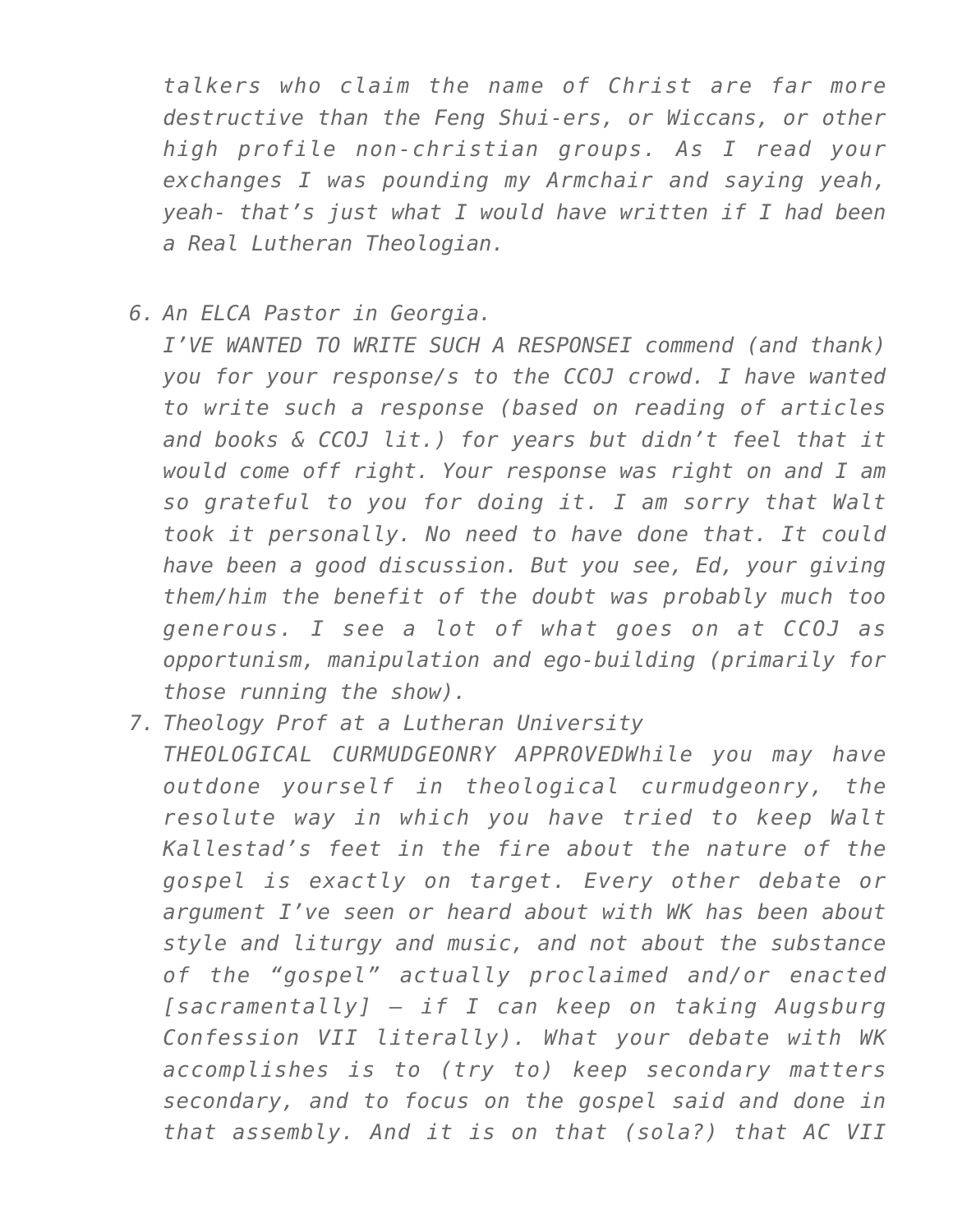*rests its defining of any assembly as "church." [Info note: AC 7 says that what turns any group of people into "church" is when THE Gospel is preached in their midst, and the sacraments are administered among them in congruence with THAT Gospel.]*

*8. ELCA Pastor in Wisconsin*

*LIVES ARE CHANGEDGreat job of sniffing out his justification, "lives are changed" and coming straight back with the challenge, Muslim Imams' and Jewish rabbis' sermons also change lives (not to mention plain old motivation speakers, who probably have a better batting average than any of us sermon-givers, gospel-preachers included) but if the Gospel is not the means to the change (and WK conspicuously did NOT say "You caught me on an off week, usually the cross is at the center of what I teach") then is it really the change the Holy Spirit engineers, or something far less salutary (as in Acts 4:12)?*

*9. A Filipino Lutheran Pastor*

*TOUCHE' ON "REPRESENTS"I have heard sermons like the ones delivered by Walt and Tim and personal testimonies given by that woman. They are entertaining especially if the speaker (s) are good. However, we are called to preach the Good News not just any news no matter how good. We are not called to entertain people. I bet you there was not much real law either. Perhaps, Walt and Tim felt that there is already too much gospel in the hymns and in the liturgy. We thank God that it is there but our mandate is to proclaim the Gospel. As a Filipino we would not make public the kind of letter you wrote. We would rather write a private letter to both of the men.*

*The bread and wine do not represent the body and blood of Christ. Our forgiveness through this sacrament is not a symbol or representation of Christ's forgiveness for us.*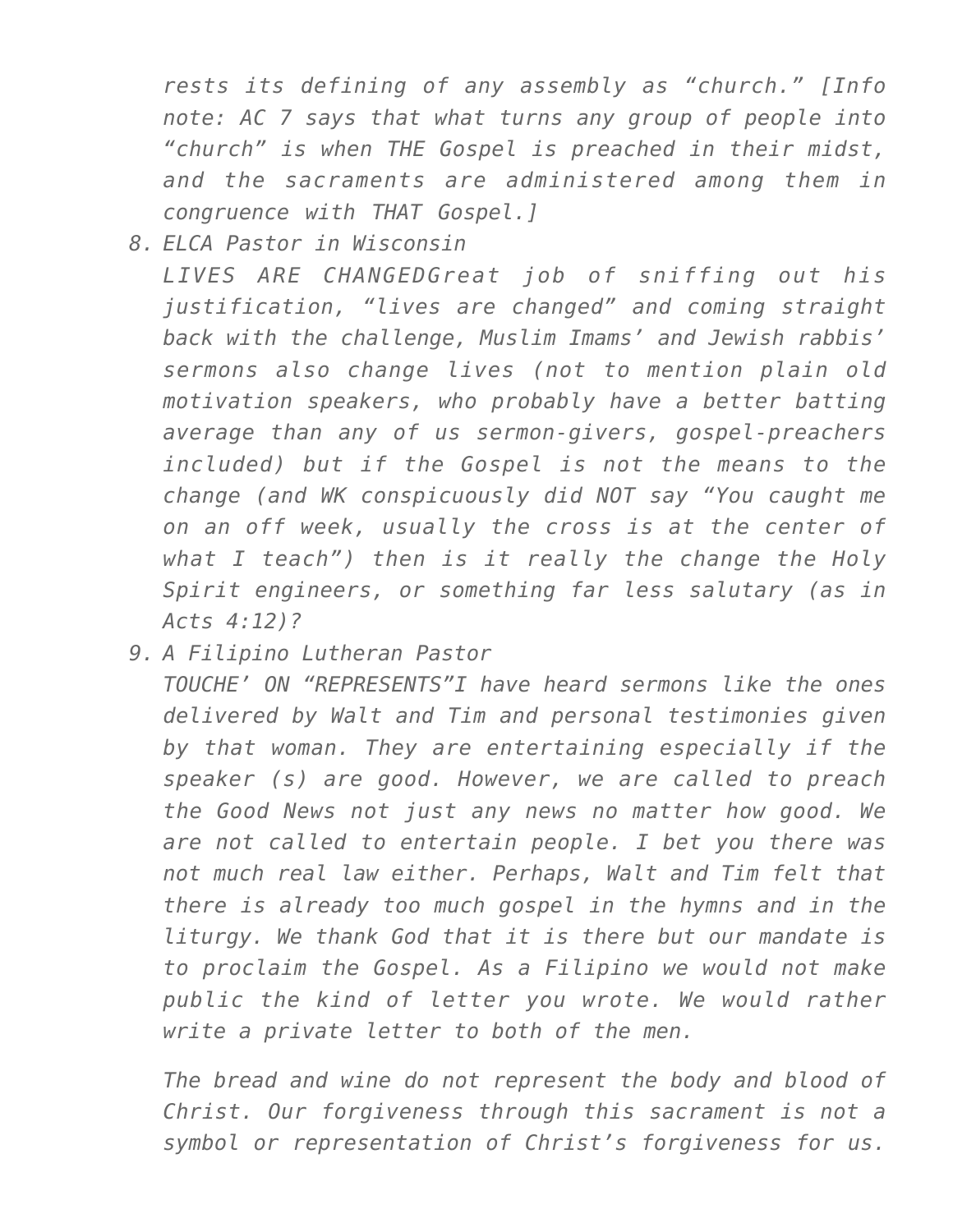*It's real forgiveness. But I can't fault Walt and Tim for using the word, "represent." Isn't the ELCA in "full" communion with the United Church of Christ and the Reformed Church?*

*On another note, I wonder why preachers that preach a diluted law and Gospel gain a lot more hearers than those who proclaim the law in all its severity and the Gospel in all its sweetness?*

*This reminds me of a funny thing. I had a student [when I was a seminary prof] by the name of Fermin Satan. He became a Lutheran by taking the course Fundamentals of the Christian Faith offered by the Lutheran Hour. He gathered his friends and relatives and taught them what Lutheran Christians believe. Then the group asked for a missionary. When the missionary visited this mountain village, he found a ready congregation. After several weeks of visit the missionary confirmed Fermin Satan and all those whom he taught. Our Lutheran newspaper headlined the event thus, "Satan Now A Lutheran." Then Fermin went to the seminary. A few months before graduation he went to court and asked that his last name be changed to Capangpangan. He said he doesn't want to introduce himself as "Pastor Satan." His seminary classmates tried hard to dissuade him from changing his last name. Their reason: Satan can win more followers. Is the road to perdition really wider than the road to heaven? This is a true story. Fermin is now retired and back in his mountain village. Keep preaching the Gospel.*

#### *10. ELCA Pastor in Montana*

*BRAVO!I find myself becoming weary of the baseless joy "laughtrack" that is junk food passed off as meaty Gospel! The seminars colleagues attend in Phoenix bring*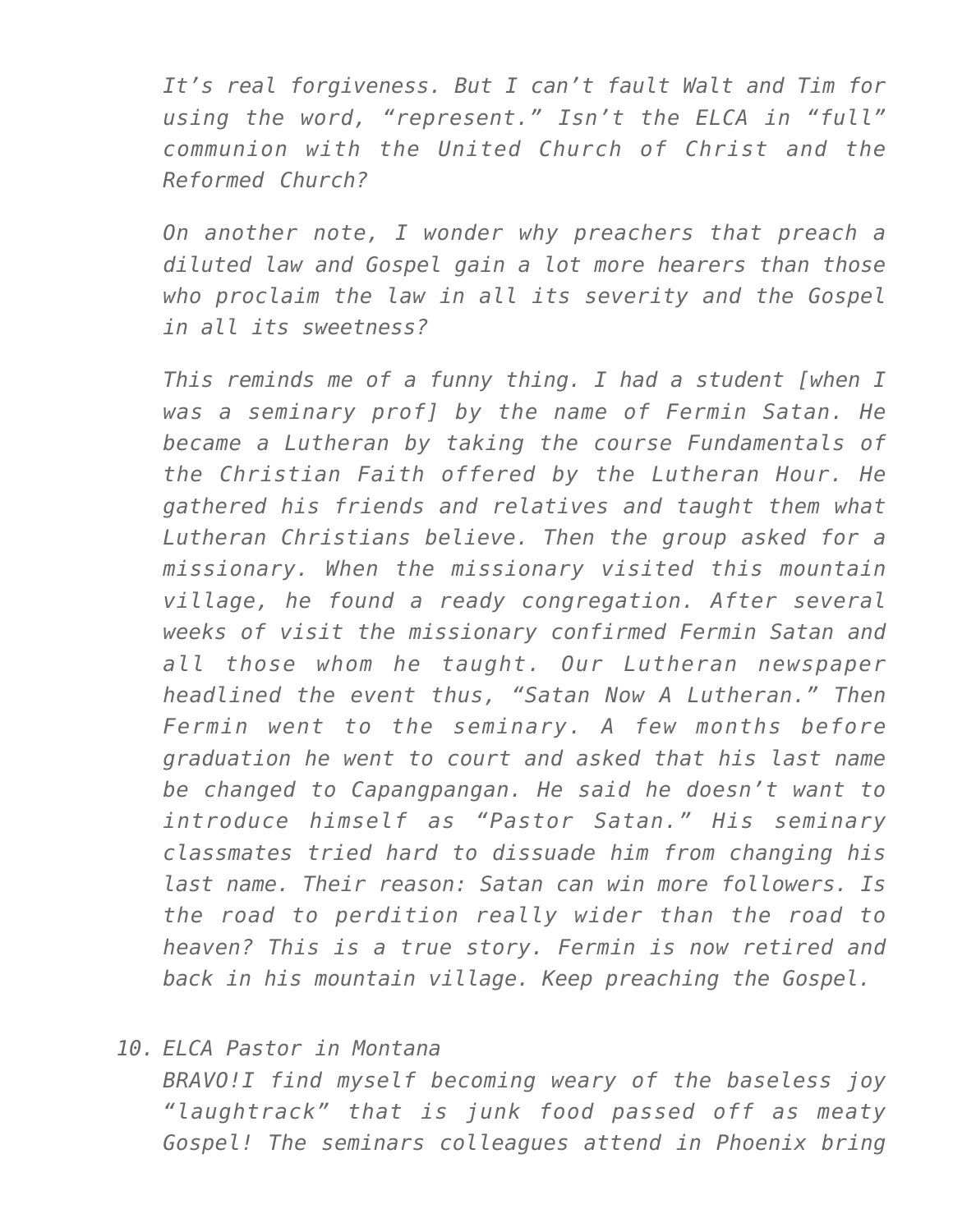*them back charged up for growth in their congregations, but I have yet to see the sustained growth that is fueled by the Gospel of Christ Crucified and Risen. I'm forwarding your correspondence with Walt to several in our neck of the tundra. I'll let you know what, if any, response I receive from them.*

*11. LCMS Pastor in Nebraska SWALLOWING A CAMELThank you!! "Church growth" and "megachurch" preaching, a la Community of Joy, not to mention all the other kinds of "other gospel" preaching out there (not that there IS an other gospel!), has been plaguing the church for some time, actually for 2K years. I'm thankful for your parsing, and you did it more charitably than I would have. We've got one of these kinds of churches in our metro area, and it concerns me no end what they're feeding people. What galls me is how our district (and synod) seems to swallow such a camel, and harp on people's gnats. Jerome Burce is right–good preaching (Gospel preaching) is the antidote. But few there be who are willing to dance that jig.*

*We get all kinds of mailings from CCoJ, and other parishes of their ilk, offering all kinds of "help" to us clueless folk who've been diagnosing and prognosing with the crucified/risen Christ all our ministry. To paraphrase a saint from early Acts, I say to them, "You and your help can go to hell." Pax et Gaudium.*

*12. A Methodist pastor in Phoenix. She was once a Crossings Student in St Louis. A BETTER OFFER HAD YOU COME TO OUR CHURCHEd, You should have visited our church (UMC, but Christian, nonetheless) on that Sunday instead of going to "Community of Joy." When our pastors serve communion, they don't mince words.*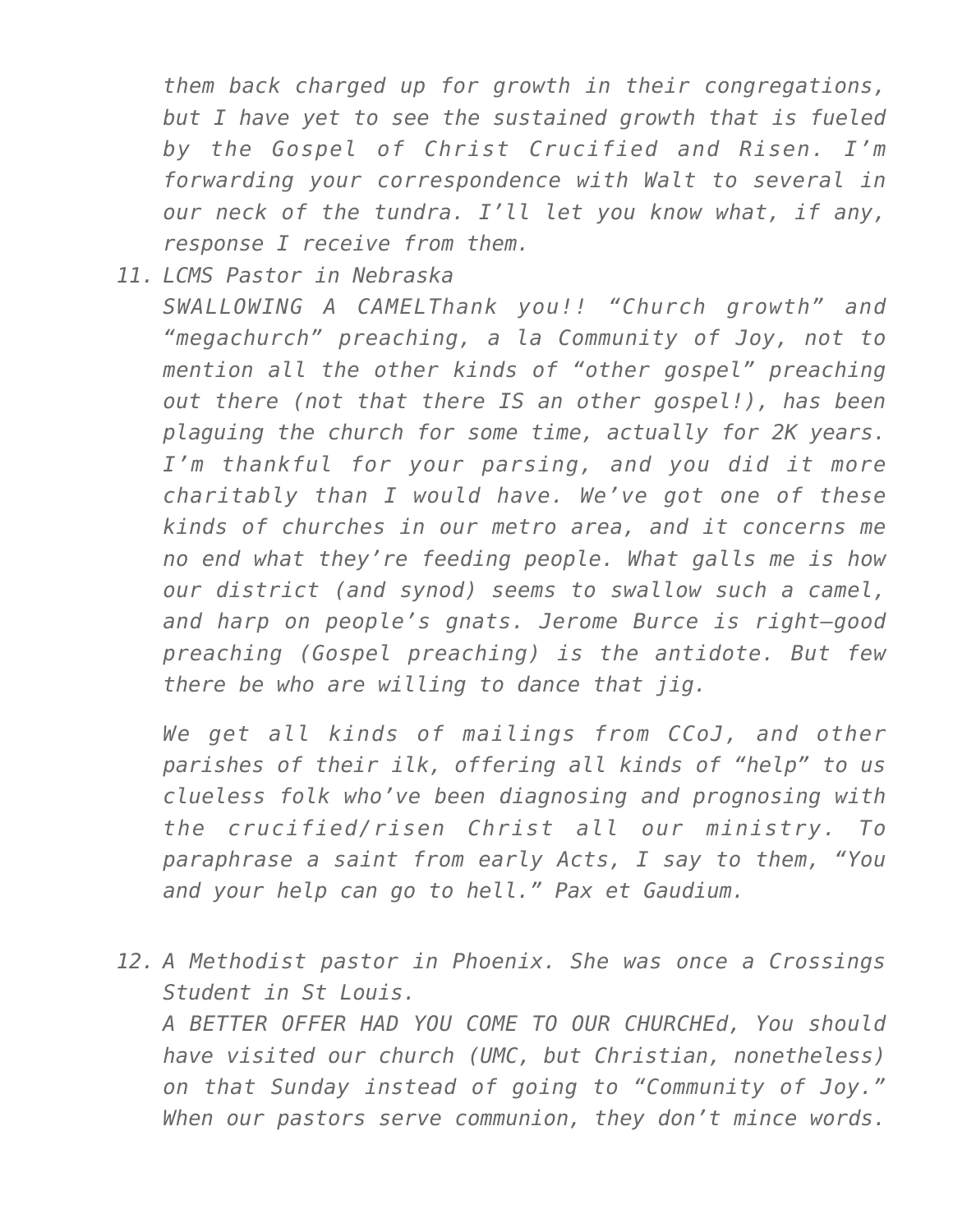*They say "This IS my body!" Peace and Joy.*

*13. An ELCA Bishop*

*YOU ARE KIND OF CROTCHETY AT TIMES!Thanks for the exchange between you and Walt Kallestad–though you are kind of crotchety at times! What I really appreciate is the clear formation in the Gospel. I know I don't always get it right when I preach or teach or write and I am probably my own worst critic. But I know it when I hear it, and I miss it when I don't! I am thankful my own pastor, (X), is an excellent preacher, well-grounded and not ashamed of proclaiming the Gospel.*

- *14. A Luth. Pastor in Melbourne, Australia THANKS FOR THE REMINDERDear Brother Ed, From this humble Lutheran pastor in Melbourne's western suburbs, thank you for reminding me of what I can never be reminded too much of in your TT 255. Blessings & Shalom*
- *15. A Retired LCMS Pastor in Virginia EXEMPLARY CONGREGATIONSI was joyful over your response to the pastors of the Community of Joy in Phoenix. I thought your comments were most appropriate. In fact, you overwhelmed me with your direct, Scriptural critique of the sermon.*

*What bothers me is how a congregation can grow to have l2,000 members IF THIS IS A TYPICAL EXAMPLE OF THE THEOLOGY PROCLAIMED AT THAT PLACE. (Like you, I realize it is perhaps wrong to judge a pastor on the basis of only one sermon.) On second thought, I do know how that is possible: the theology of glory appeals to the natural man.*

*But the situation becomes more complicated when you realize that the Community of Joy seems to be one of the exemplary congregations of the ELCA. We have the same problem in the LCMS. The congregation to which I used to*